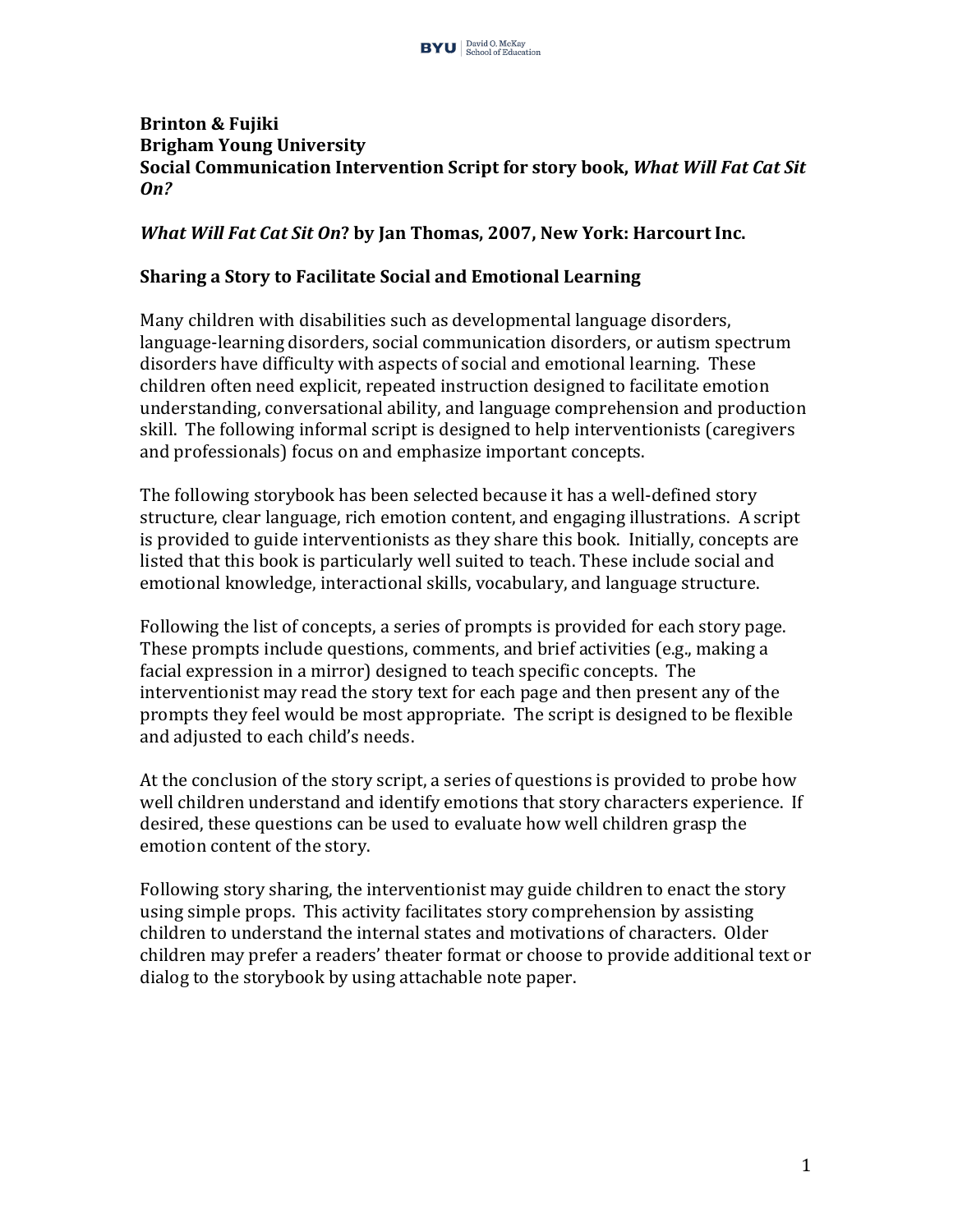# **Brinton & Fujiki Brigham Young University Social Communication Intervention Script for story book, What Will Fat Cat Sit** *On?*

# *What Will Fat Cat Sit On*? by Jan Thomas, 2007, New York: Harcourt Inc.

# **Concepts to stress**

- **1. Emotions experienced:** happy, scared/frightened/afraid, nervous/anxious, surprised, relieved, angry/mad
- **2. Anticipating how others will feel in certain situations**
- **3. Emotions experienced because of relationships**
- **4.** Anticipating intents of others
- **5. What does it mean to be "relieved?"**
- **6. Pro-social behavior: friends look out for each other**
- **7.** Structural: complete simple sentence forms, complex sentences with causal connections (but, if, so, because)

**Intro: Cover, Opening Pages, and Title Page—** We are going to read a story about a fat cat. Fat Cat is huge. He is looking for a place to sit. Let's see how the animals feel in this story.

Look at these pictures. (Display pictures of actual faces showing happy, sad, **scared, surprised/shocked, worried, and mad, as available.) The animals are** going to have some of these feelings in the story. Let's see what happens.

# Pages *i-iv*

(Look at picture on cover and picture right inside cover.)

I wonder what this book is about?

What do you think? (Let child look at cover.)

Now let's look at it together.

# **Page 1 (Title Page)**

Read the title

I wonder what this is about.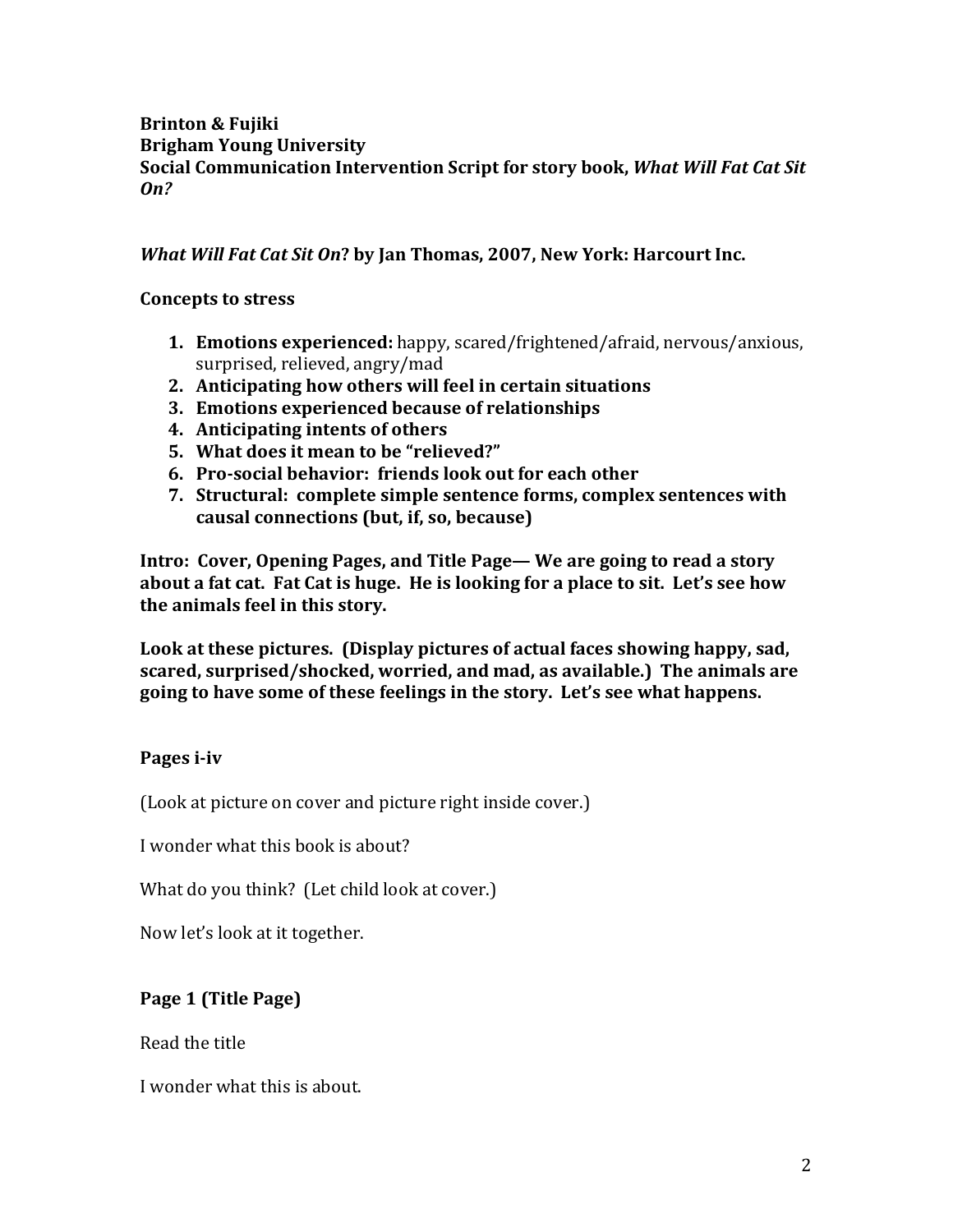Look at the mouse, how does he feel? (scared/frightened/afraid.) Why do you think he feels scared? Hmmm, let's see.

## **Page 2-3**

What can you guess about this picture?

What does Fat Cat want to do?

How does the mouse feel? (Scared.)

Why is the mouse scared? (He is scared because Fat Cat might hurt/sit on/eat him.)

If the mouse thinks Fat Cat might hurt him, then he would feel scared.

# **Page 4-5**

Read: "Will Fat Cat sit on..."

How does Fat Cat feel?

Look at this cow. How does the cow feel? (He feels surprised and probably scared. It is not a good surprise.)

Which of these people feels like the cow feels? (Show pictures.)

Can you make a scared/surprised/shocked face like the cow? (Use mirror.)

What do you think that Fat Cat is planning to do?

If the cow thinks Fat Cat might sit on him, then he would feel scared.

Why would the cow be scared? (He would be scared because Fat Cat is so big that he might smash him!)

# **Page 6-7**

Read: "NO!..."

How does the cow feel?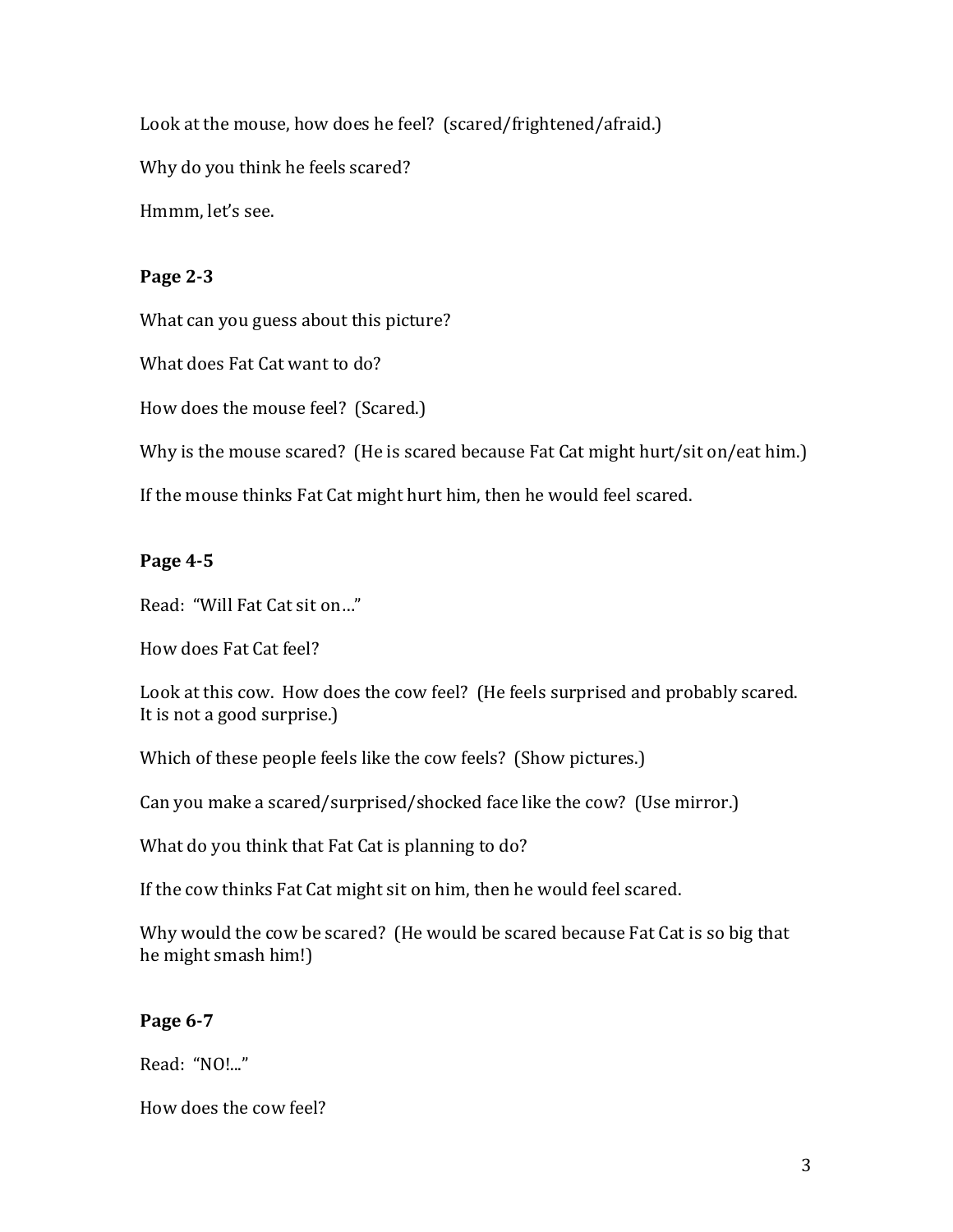He feels happy because Fat Cat will not sit on him.

The cow feels happy and relieved.

Do you know what relieved means? (Relieved is a kind of happy feeling.)

When you think something bad will happen and then it doesn't, you feel relieved.

The cow feels happy and relieved because Fat Cat will not sit on him.

## **Page 8-9**

Read: "Will Fat Cat sit on..."

How does Fat Cat feel?

How does the chicken feel?

What do you think that Fat Cat is planning to do?

If the chicken thinks Fat Cat might sit on him, then he would feel scared.

The chicken looks worried too. He looks worried and scared.

Which of these people feels like the chicken? (Show pictures.)

Can you make a face like the Chicken's? (Use mirror.)

Why would the chicken be so worried? He would be scared because Fat Cat is so big that he might smash him!

## **Page 10-11**

Read: "Sit on the pig..."

What does the chicken want Fat Cat to do?

Why does the chicken want Fat Cat to sit on the pig? (The chicken thinks that if Fat Cat sits on the pig, then he will not sit on the chicken.)

How does the pig feel about that? (The pig looks scared.)

If the pig thinks Fat Cat might sit on him, then he would feel scared.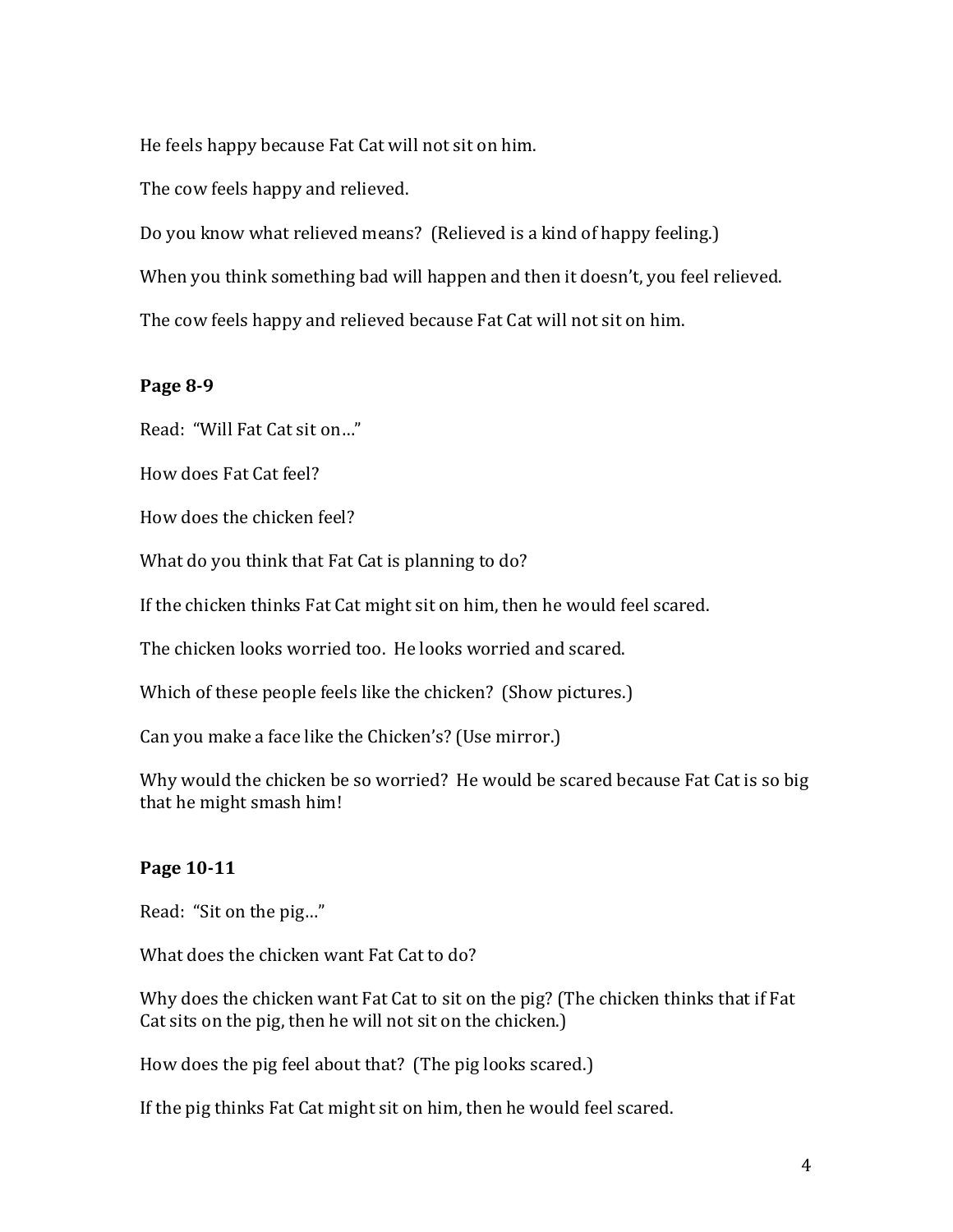Why would the pig be scared? (He would be scared because Fat Cat is so big that he might smash him!)

Wait, how do you think that the pig would feel about the chicken? (Explain that the pig might be mad at the chicken because the chicken told Fat Cat to sit on him.)

Is the chicken being friendly to the pig?

How would you feel if you were the pig?

If you were there, what would you say to the chicken?

# **Page 12-13**

Read: "NO! Fat Cat will not..."

How does the chicken feel?

How does the pig feel?

The chicken and pig feel happy and relieved.

Remember, relieved is a kind of happy feeling.

The chicken and the pig thought something bad would happen. They thought that if Fat Cat sat on them, then they would be smashed.

Because Fat Cat will not sit on them, then they feel happy and relieved.

# **Page 14-15**

Read: "Will Fat Cat sit on..."

How does Fat Cat feel? What do you think he is planning to do?

How does the dog feel?

Does the dog look scared?

No, the dog looks mad. The dog is not scared of Fat Cat. But the dog looks mad at Fat Cat.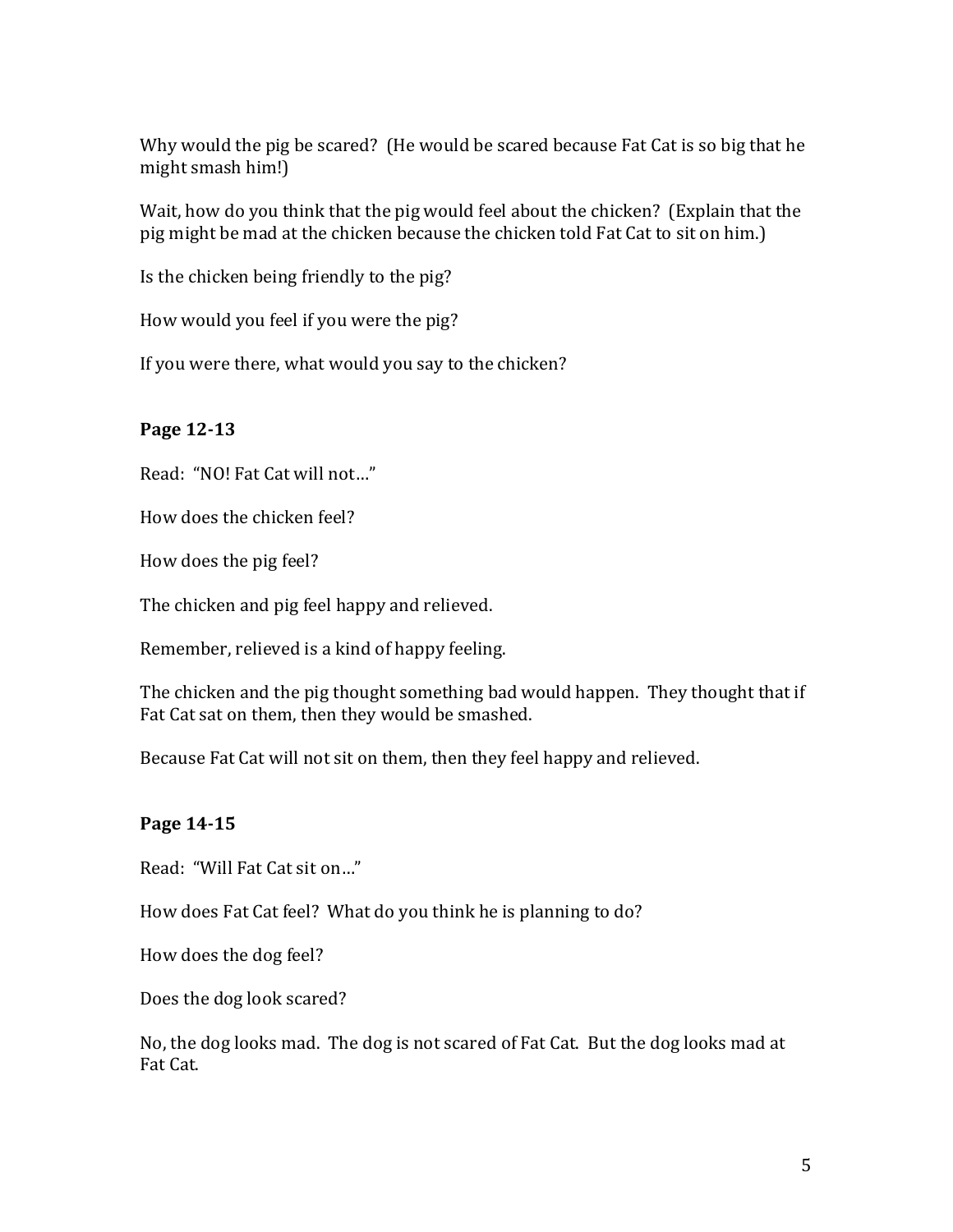Which of these people feels like the dog? (Show pictures of faces. Help the child contrast mad and scared faces--have the child make the faces in the mirror.)

The dog is mad because he thinks that Fat Cat might sit on him.

# **Page 16-17**

Read: "NO! Fat Cat will not..."

Hah! How does Fat Cat feel now?

Now Fat Cat is the one who is scared?

What is Fat Cat afraid of? Why? (Dogs chase cats—dogs might eat cats.)

Fat Cat is scared/afraid because he thinks that the dog might hurt him.

Fat Cat will not sit on the dog because Fat Cat is afraid of him.

# **Page 18-19**

Read: "Okay, so Fat Cat will not..."

Look at each face?

How does the pig feel? (Happy and relieved.)

How does the cow feel? (Happy and relieved.)

How does the chicken feel? (Happy and relieved.)

They feel happy because Fat Cat will not sit on them and smash them.

How does the dog feel? (Mad.)

Dog is mad because he thought Fat Cat might sit on him. But maybe he is also a little happy that Fat Cat is scared of him.

# **Page 20-21**

Read: "Then what will..."

How does the mouse feel? (afraid/scared, worried.)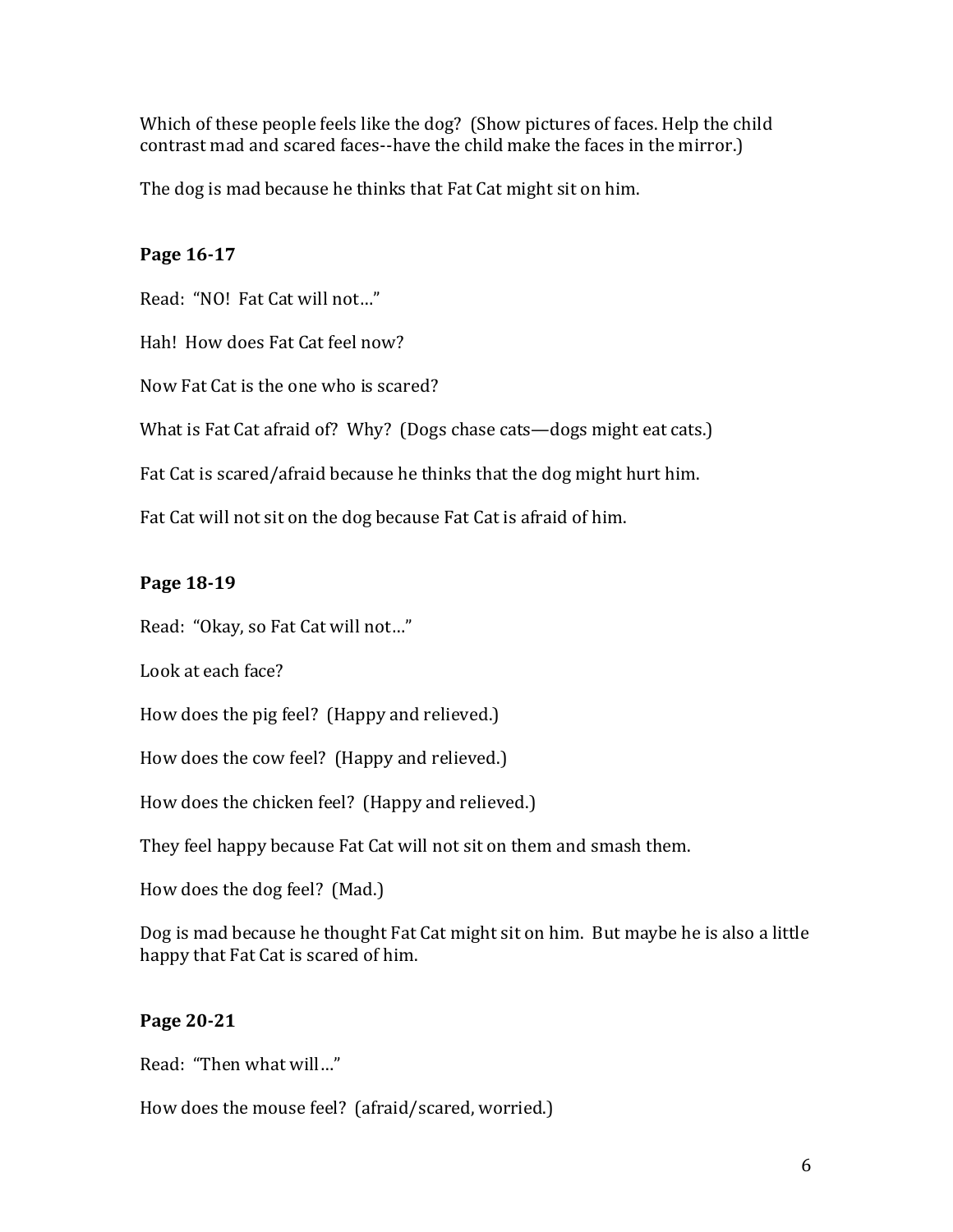Why do you think he feels afraid/scared/worried?

If Fat Cat will not sit on the cow, or the chicken, or the pig, then what will he sit on? The mouse is worried/scared that Fat Cat might sit on him. What does the mouse think might happen if Fat Cat sits on him?

He is the smallest one. If Fat Cat sits on the mouse, Fat Cat might really smash him.

#### **Page 22-23**

Read: "Perhaps he could sit on..." The mouse makes a suggestion. How does the mouse feel? (really scared/afraid.) Which of these people feels like the mouse? (Show pictures.) Can you make a scared face like the mouse's? (Use mirror.) Why does the mouse suggest that Fat Cat sit on the chair? If Fat Cat sits on the chair, then he will not sit on the mouse. If Fat Cat sits on the chair, then the mouse will be safe.

#### **Page 24-25**

Read: "The chair of course!" Look at each face. How do they all feel? How does the pig feel? (happy and relieved.) How does the cow feel? (happy and relieved.) How does the mouse feel? (happy and relieved.) How does the chicken feel? (happy and relieved.) They feel happy because Fat Cat will not sit on them and smash them.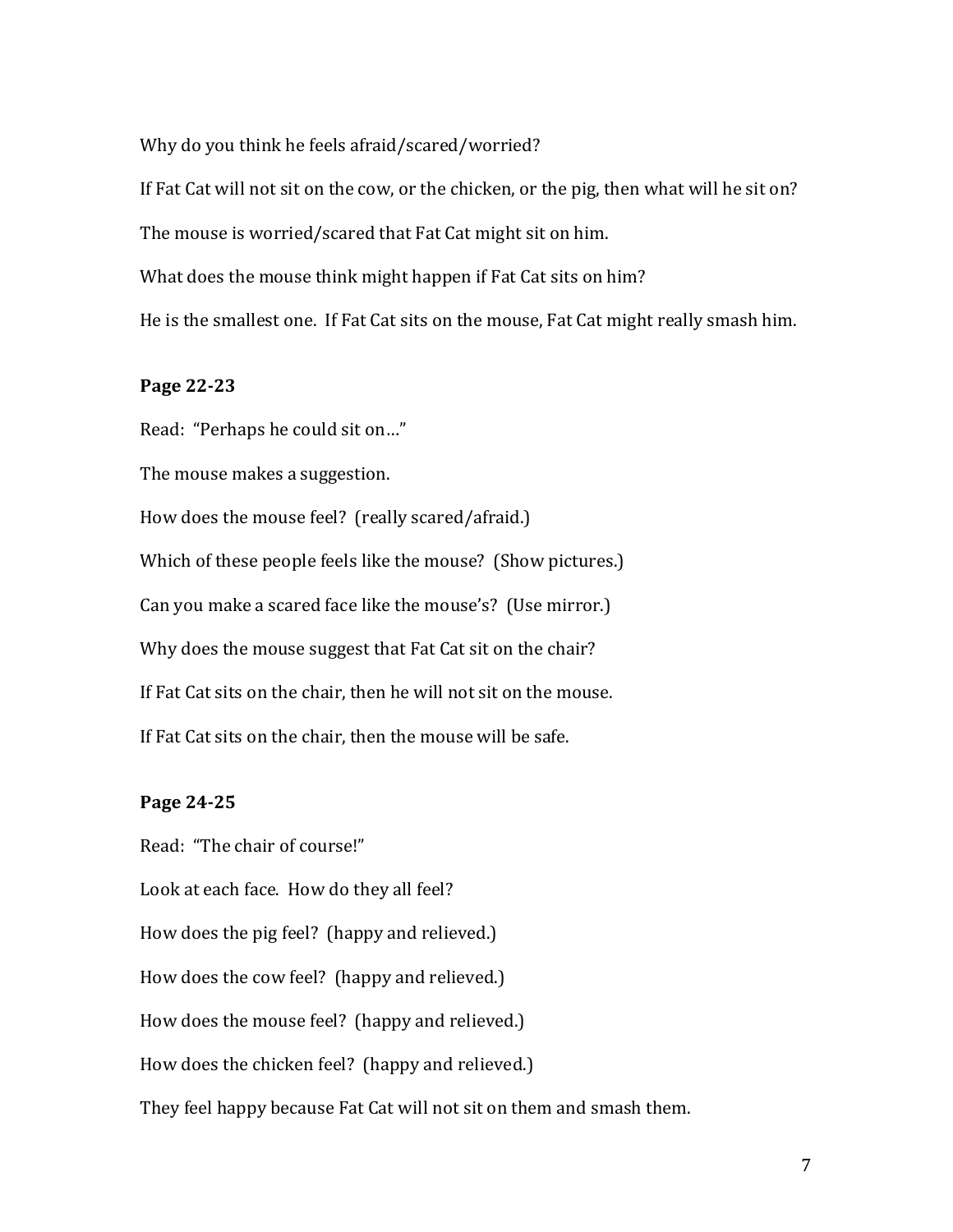How does the dog feel? (mad/ but maybe a little happy.)

Dog is a little mad because he thought that Fat Cat might want to sit on him. But he is also a little happy because he knows Fat Cat is scared of him. Fat Cat is scared of the dog, so Fat Cat will stay away from the dog.

#### **Page 26-27**

Read: "Now, what will Fat Cat..."

Look at the mouse. How does the mouse feel?

Look at Fat Cat. What do you think he is planning?

Do you think he is planning anything? Maybe...

#### **Page 28-29**

Read: "have for lunch?"

Oh my, Fat Cat looks hungry!

What does Fat Cat want to do?

How does the mouse feel? (Scared.)

Why is the mouse scared? (He is scared because Fat Cat might eat him.)

If the mouse thinks Fat Cat might eat him, then he would feel scared.

What would you say to Fat Cat?

What would you say to the mouse?

#### **Page 30-31**

Read: "Lunch?"

How do they all feel?

What are they doing?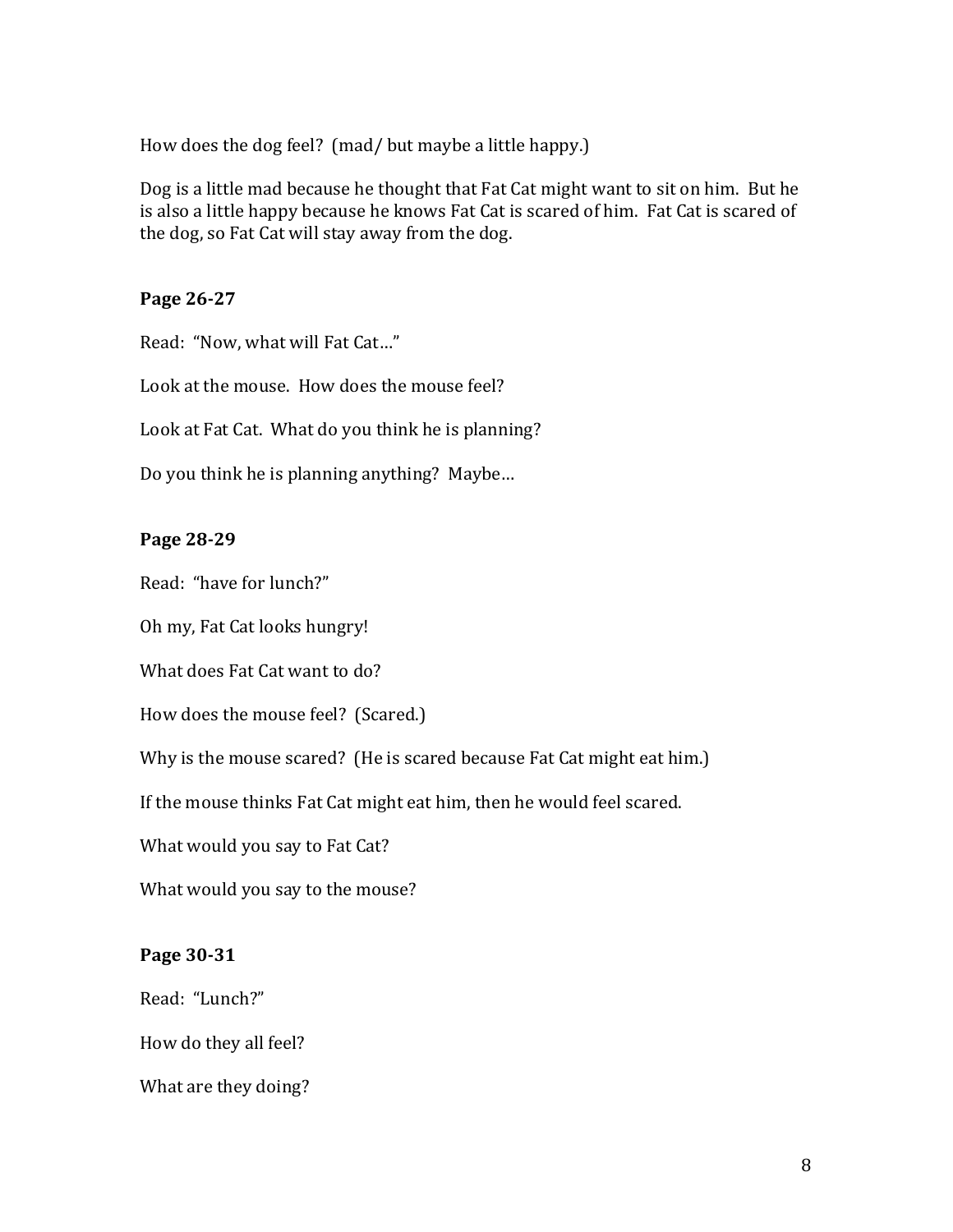They are all running away because they think that Fat Cat might eat them for lunch.

How do they feel? (Scared/afraid.)

Who looks the most scared/afraid? (the mouse.)

Why is the mouse so scared?

He is the smallest one so he would be the easiest to eat.

Do cats eat mice?

The mouse is afraid of Fat Cat because the mouse knows that cats eat mice.

# **Page 32-33**

Look at these pages.

What do you think might happen?

How does the mouse feel about that?

## **Page 34-35**

What do you think Fat Cat is planning? (To eat the mouse.)

But we thought he was planning to sit on the mouse before, and he was not planning that. That surprised us. I thought Fat Cat would sit on the animals, but he didn't. That surprised me. It was a good surprise because I did not want Fat Cat to smash the animals.

I wonder what he is planning now?

What do you think?

## **Summary:**

(Use cloze procedures so child can help summarize.)

Fat Cat was huge. The animals thought he might sit on them. They were scared because they thought that Fat Cat would smash them. But Fat Cat did not sit on any of the animals. He sat on a chair. The animals were very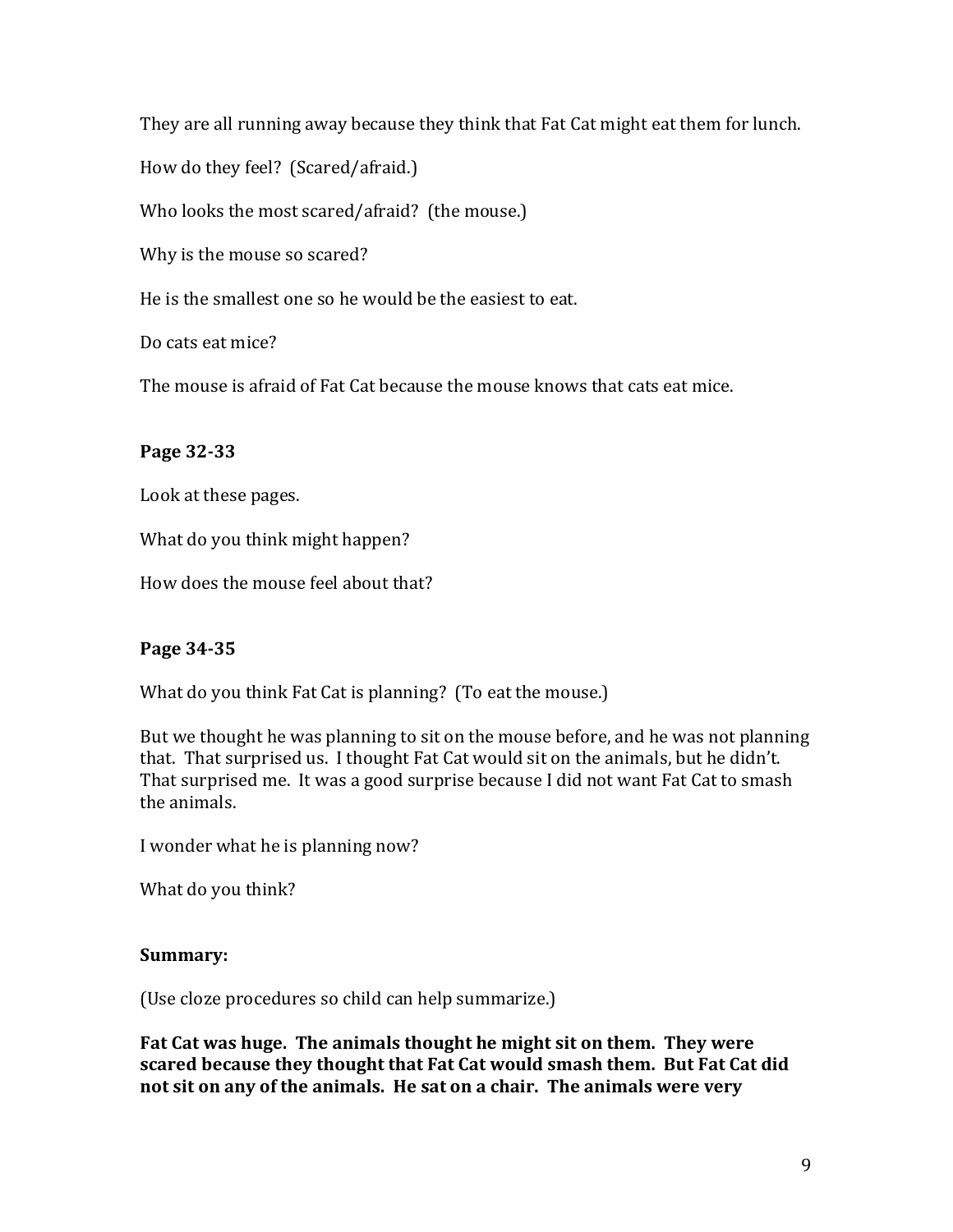relieved. Then Fat Cat was looking for lunch. I wonder what Fat Cat will eat for lunch.

## **Follow-up probes**

**Probe #1, p. 3,** Look at Mouse. How does he feel?

Why does he feel\_\_\_\_\_\_\_\_\_\_?

Ask both questions, but if the emotion response is wrong, say:

OR, he might feel scared. The mouse is scared because Fat Cat is coming.

**Probe #2, p. 7**, Look at the cow. How does he feel?

Why does he feel\_\_\_\_\_\_\_\_\_\_\_?

Ask both questions, but if the emotion response is wrong, say:

OR, he might feel happy/relieved. The cow is happy/relieved because Fat Cat did not sit on him.

**Probe #3, p. 11,** Look at the pig. How does he feel?

Why does he feel 2

Ask both questions, but if the emotion response is wrong, say:

OR, he might feel scared/afraid. The pig is scared because he thinks Fat Cat might sit on him.

**Probe # 4, p. 15**, Look at the dog. How does he feel?

Why does he feel  $\sim$  ?

Ask both questions, but if the emotion response is wrong, say: